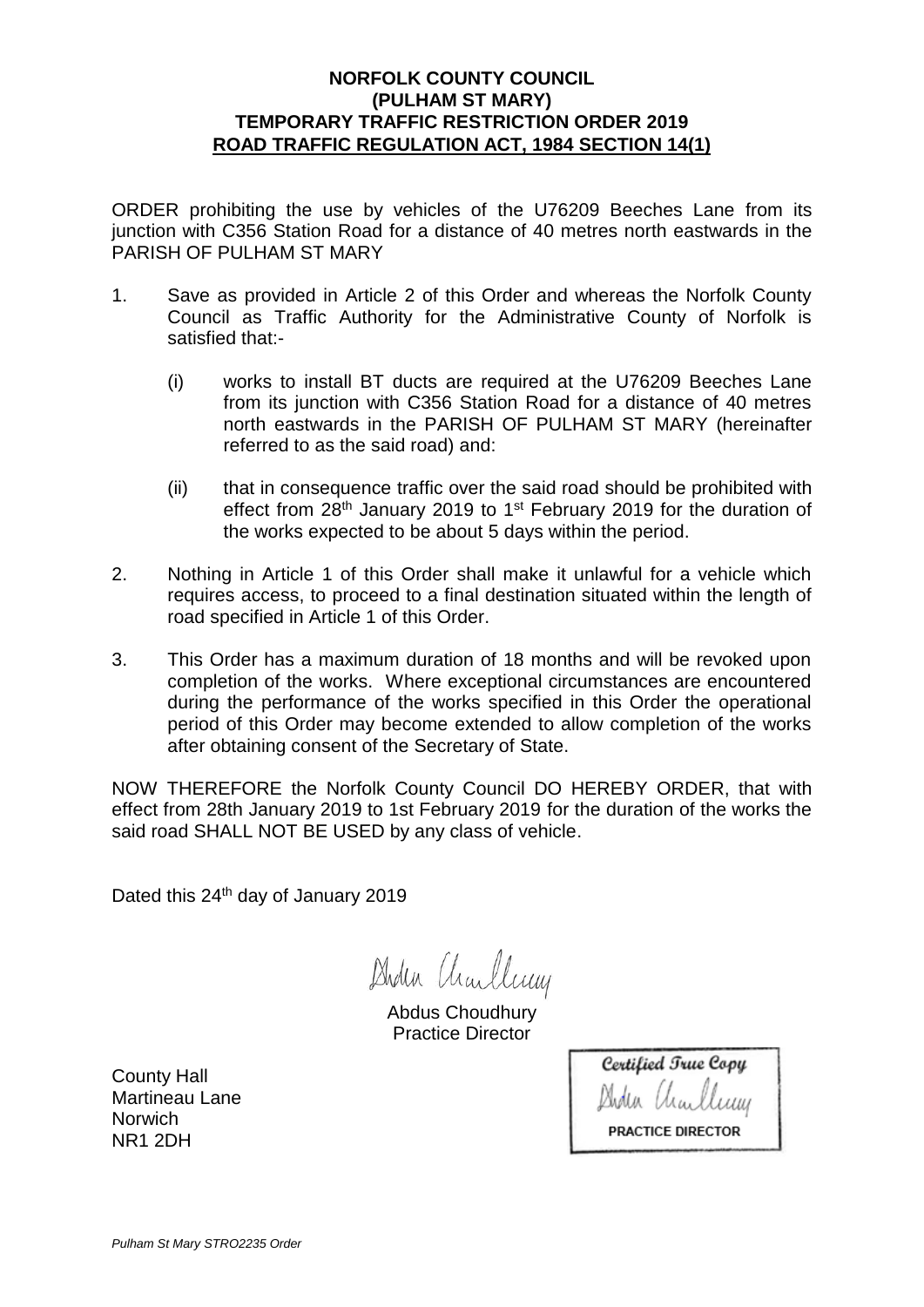NORFOLK COUNTY COUNCIL proposes to make a Temporary Traffic Order affecting the U76209 Beeches Lane from its junction with C356 Station Road for a distance of 40 metres north eastwards in the PARISH OF PULHAM ST MARY because of works to install BT ducts.

The road will be temporarily closed (except for access) from 28<sup>th</sup> January 2019 to 1<sup>st</sup> February 2019 for the duration of the works, expected to be 5 days within the period.

Alternative route is via: Beeches Lane, Station Road.

(If necessary the restriction could run for a maximum period of 18 months from the date of the Order).

Penalty: £1000 maximum fine on conviction and/or endorsement for contravention.

In the event of the start date being delayed the new start date will be displayed on site in advance.

The person dealing with enquiries at Norfolk County Council is Adam Mayo (Community and Environmental Services) Telephone 0344 800 8020.

Dated this 11<sup>th</sup> day of January 2019

Duden Charleney

Abdus Choudhury Practice Director

| Certified True Copy      |                 |  |
|--------------------------|-----------------|--|
|                          | Ander Unulleney |  |
| <b>PRACTICE DIRECTOR</b> |                 |  |

County Hall Martineau Lane **Norwich** NR1 2DH